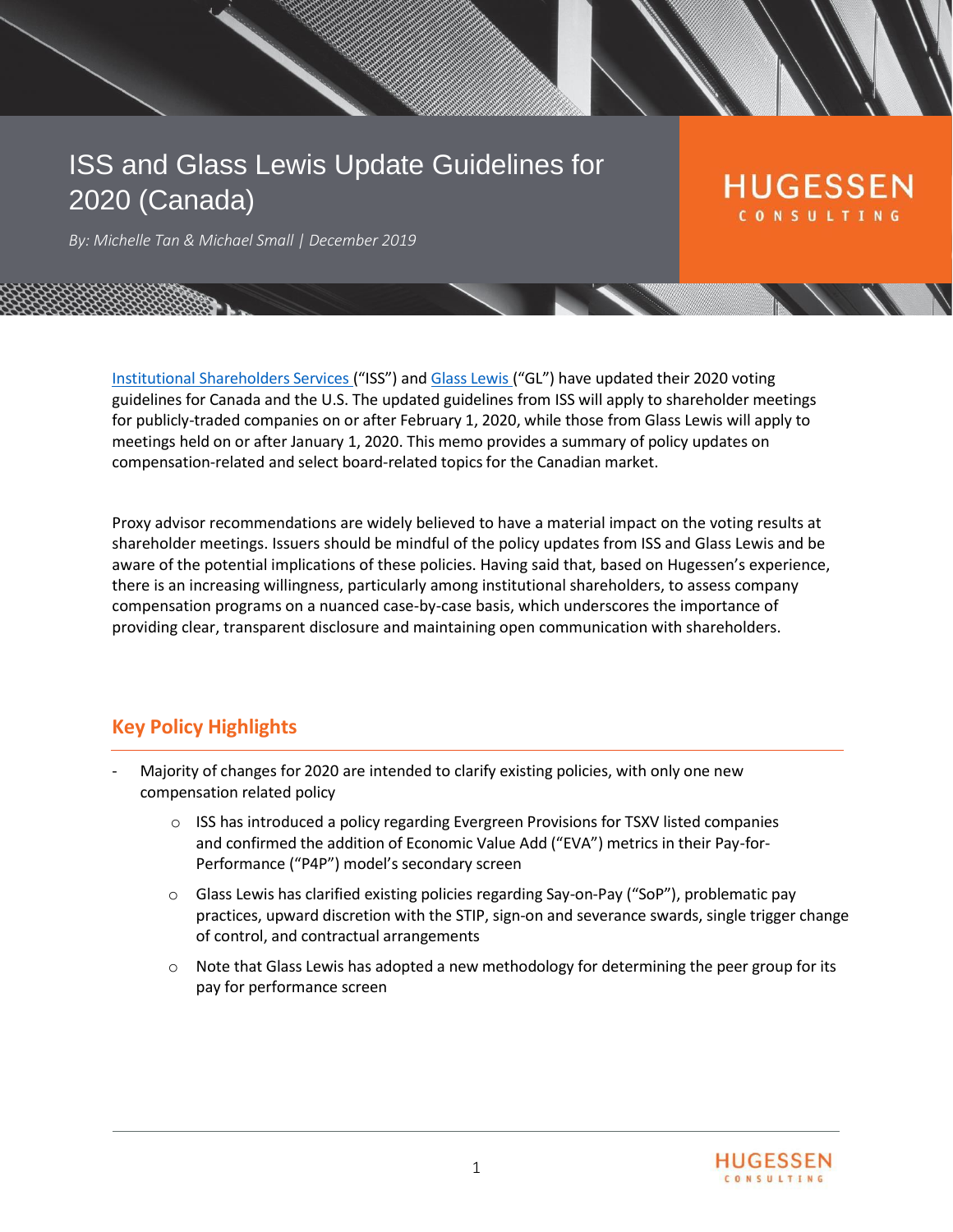## **Canada 2020 Compensation-Related Policy Updates**

#### Glass Lewis: Response to Weak Say-on-Pay

- Following a "weak" SoP results (defined as 20% or more of opposition in the SoP vote) Glass Lewis has provided more specifics on expected shareholder engagement from Board and clarified the absence of such disclosure may result in an AGAINST recommendation
- Appropriate responses include engaging with large shareholders to identify their concerns and implement changes (where reasonable)
- Different levels of responsiveness will be expected depending on severity and persistence of shareholder opposition

#### Glass Lewis: Problematic Pay Practices

- Added 3 issues to their problematic pay practice list:
	- Targeting overall levels of compensation at higher than median relative to the compensation peer group without adequate justification
	- Discretionary bonuses paid when short or long-term incentive plan targets were not met
	- Insufficient response to low shareholder support (SoP)

*Note: while any one problematic pay practice is unlikely by itself to result in a recommendation against a SoP vote, the presence of multiple practices increases those odds.*

#### Glass Lewis: Upward Discretion with Short-Term Incentive Plans

- Clarification that in scenarios where a company has applied upward discretion within the STIP (i.e. lowering goals mid-year or increasing calculated payouts), the expectation is that a robust discussion outlines why the decision was necessary

#### Glass Lewis: Contractual Payments and Arrangements

- Clarified that excessive severance payouts (i.e., 3x or greater of base and bonus, long-term incentives included in cash severance calculation), single-trigger change-of-control, and multiyear guaranteed awards as problematic pay practices that may drive a negative recommendation
- Additionally, Glass Lewis will now view any renewed or revised employment agreements that maintain these arrangements as "a missed opportunity to remedy shareholder unfriendly provisions", which may lead to a negative recommendation

#### Glass Lewis: Single Trigger Change of Control

- Clarified that change of control provisions will be classified as single (or modified single) trigger unless there is explicit disclosure noting the use of double trigger arrangements
- Clarified that any excessively broad definitions of what constitutes a change of control event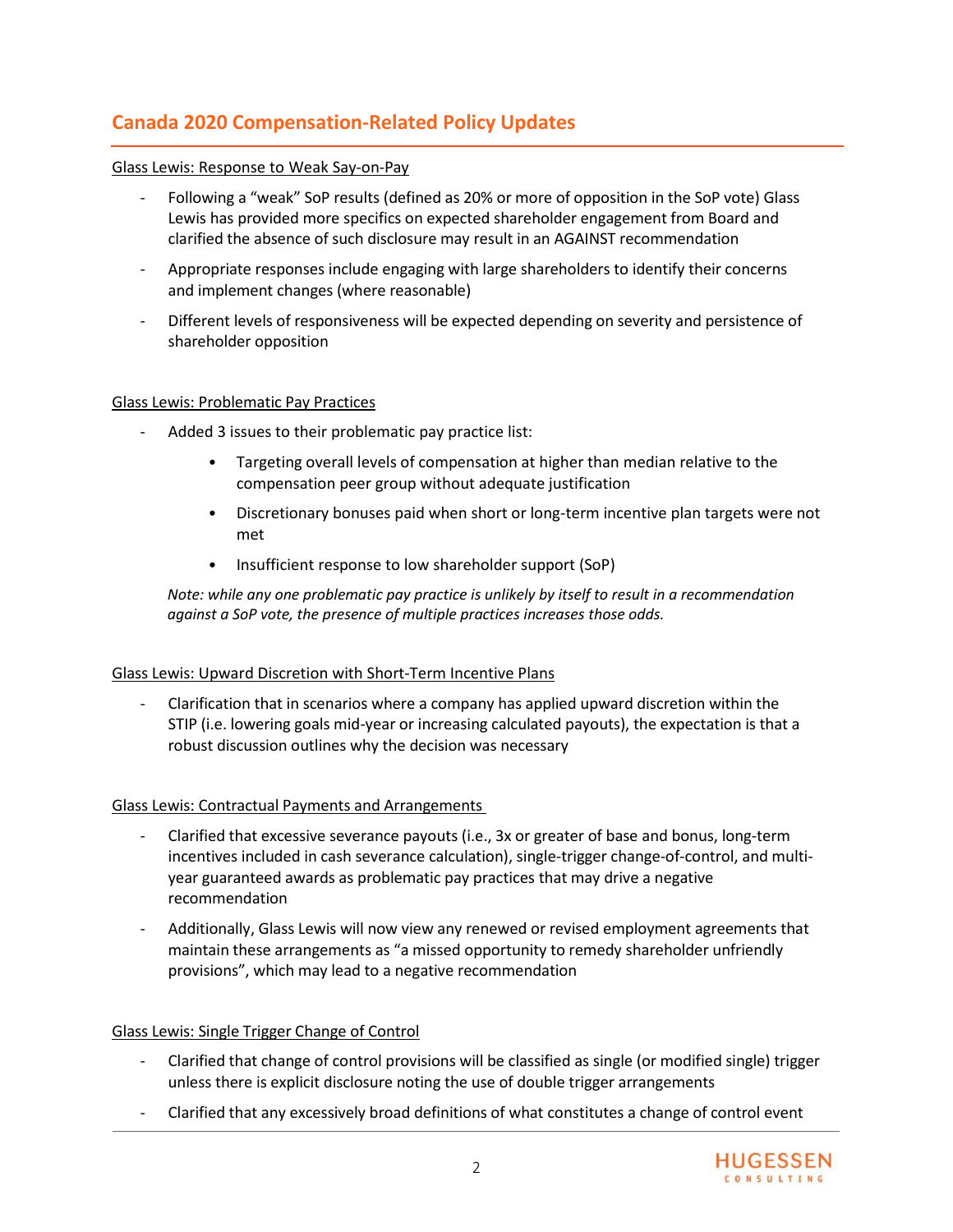are problematic and may lead to a negative recommendation. Glass Lewis has not specified what constitutes ab "excessively broad" definition

#### Glass Lewis: Sign-On and Severance Awards

- Will consider an executives' regular target compensation levels and/or the sums paid to other executives (including predecessors, where applicable) when assessing the size of sign-on and severance awards
- Additionally, any excessive or inadequately explained sign-on arrangements may lead to a negative recommendation
- Formalized their view that severance multiples should not exceed 3x base and bonus and any cash severance calculation should not include LTI

#### ISS: Update to Pay-for-Performance Model

- Confirmed the addition of four Economic Value Added ("EVA") metrics (EVA margin, EVA spread, EVA momentum vs. sales, and EVA momentum vs. capital) within its Pay-for-Performance models' **secondary** Financial Performance Assessment ("FPA") screen
- *Note: GAAP metrics will continue to be displayed on the research reports for informational purposes but will no longer be part of the Pay-for-Performance screens. Details of the updated model will be published by ISS in December 2019*

#### ISS: Evergreen Provisions

- For venture-listed issuers, ISS will generally recommend AGAINST any equity plans that contain any evergreen (i.e. automatic share replenishment) feature members if the company has not sought shareholder approval of the evergreen plan at least once every three years
- Additionally, for meetings on or after February 1, 2021, ISS will recommend withhold votes for any continuing compensation committee members if the company has not sought shareholder approval of the evergreen plan at least once every three years

### **E&S and Gender Diversity-Related Policy Updates**

- We note that neither of the proxy advisors will be altering their vote recommendation policies on the basis of CBCA amendment regarding the definition of diversity (i.e. beyond gender to include "designated groups")
- Glass Lewis will include additional diversity information disclosed by TSX issuers in their reports